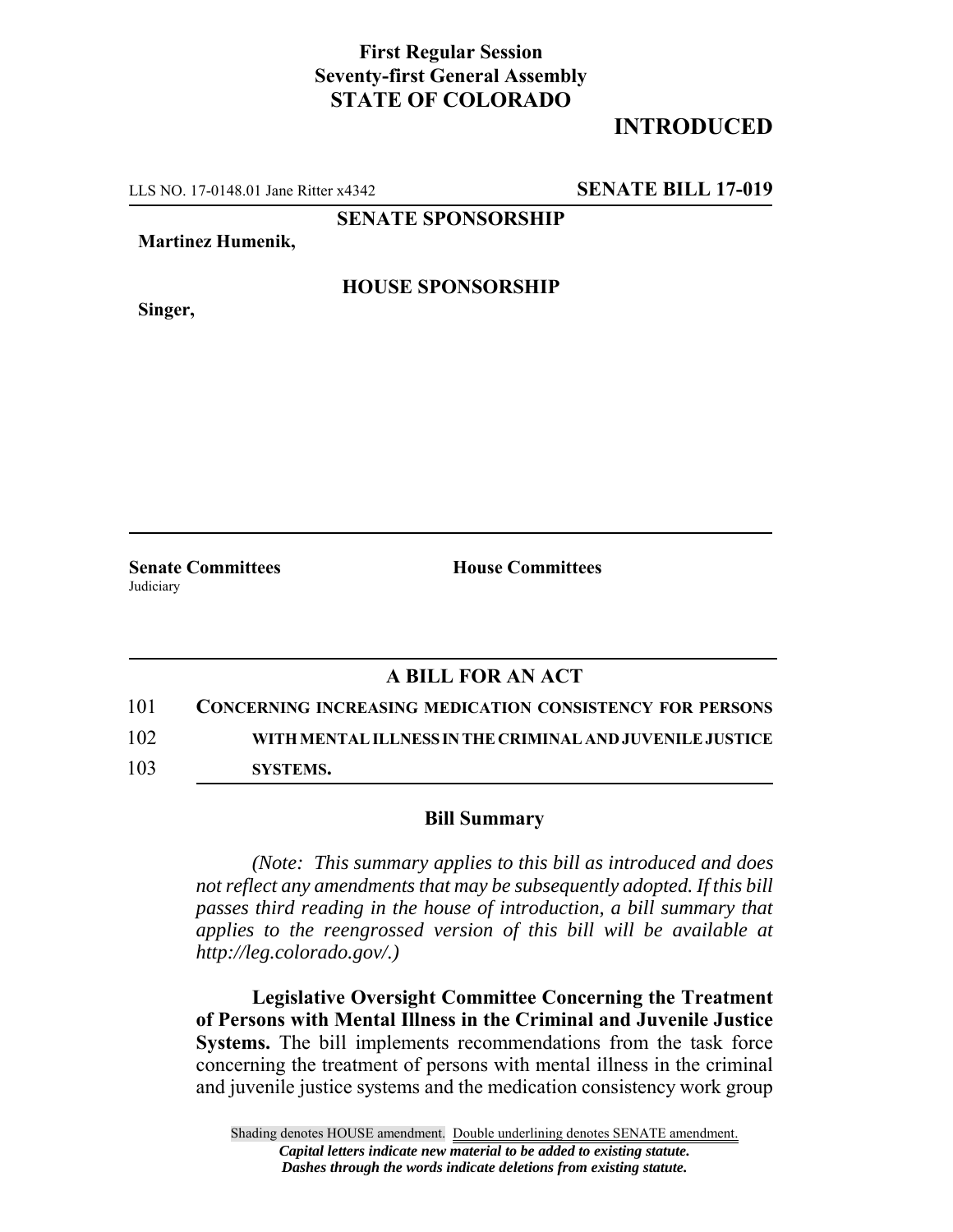of the behavioral health transformation council to promote increased medication consistency for persons with mental illness in the criminal and juvenile justice systems. The recommendations include:

- Requiring the unit and office within the department of human services that administers behavioral health programs (OBH), including those related to mental health and substance use, and the department of corrections to promulgate rules that require providers under each department's authority to use an agreed upon medication formulary (formulary) by mental health providers and justice system providers (providers);
- ! Requiring OBH to conduct annual and biannual reviews of the formulary to address any urgent concerns related to the formulary, update the formulary, and ensure compliance with the medicaid formulary;
- ! Requiring the department of corrections, county jails, community mental health centers, the division of youth corrections, and other providers to share patient-specific mental health care and treatment information, provided federal and state confidentiality requirements are met;
- ! Requiring OBH and relevant providers to develop a plan for electronically sharing patient-specific mental health care and treatment information across systems;
- ! Requiring OBH to encourage providers to utilize cooperative purchasing for the formulary to maximize statewide cost savings;
- ! Encouraging the pharmaceutical cooperative purchasing entity to include an ongoing drug utilization review process;
- ! Requiring OBH to investigate and develop options for collaboration with local county jails to coordinate medication purchasing. Based on that information, the behavioral health transformation council shall develop a medication purchasing plan on or before July 1, 2017; and
- ! Requiring the department of human services and the department of corrections to report progress on the implementation and use of the medication formulary and cooperative purchasing as part of each department's "State Measurement for Accountable, Responsive, and Transparent (SMART) Government Act" hearing, beginning in January 2018 and annually thereafter.

<sup>1</sup> *Be it enacted by the General Assembly of the State of Colorado:*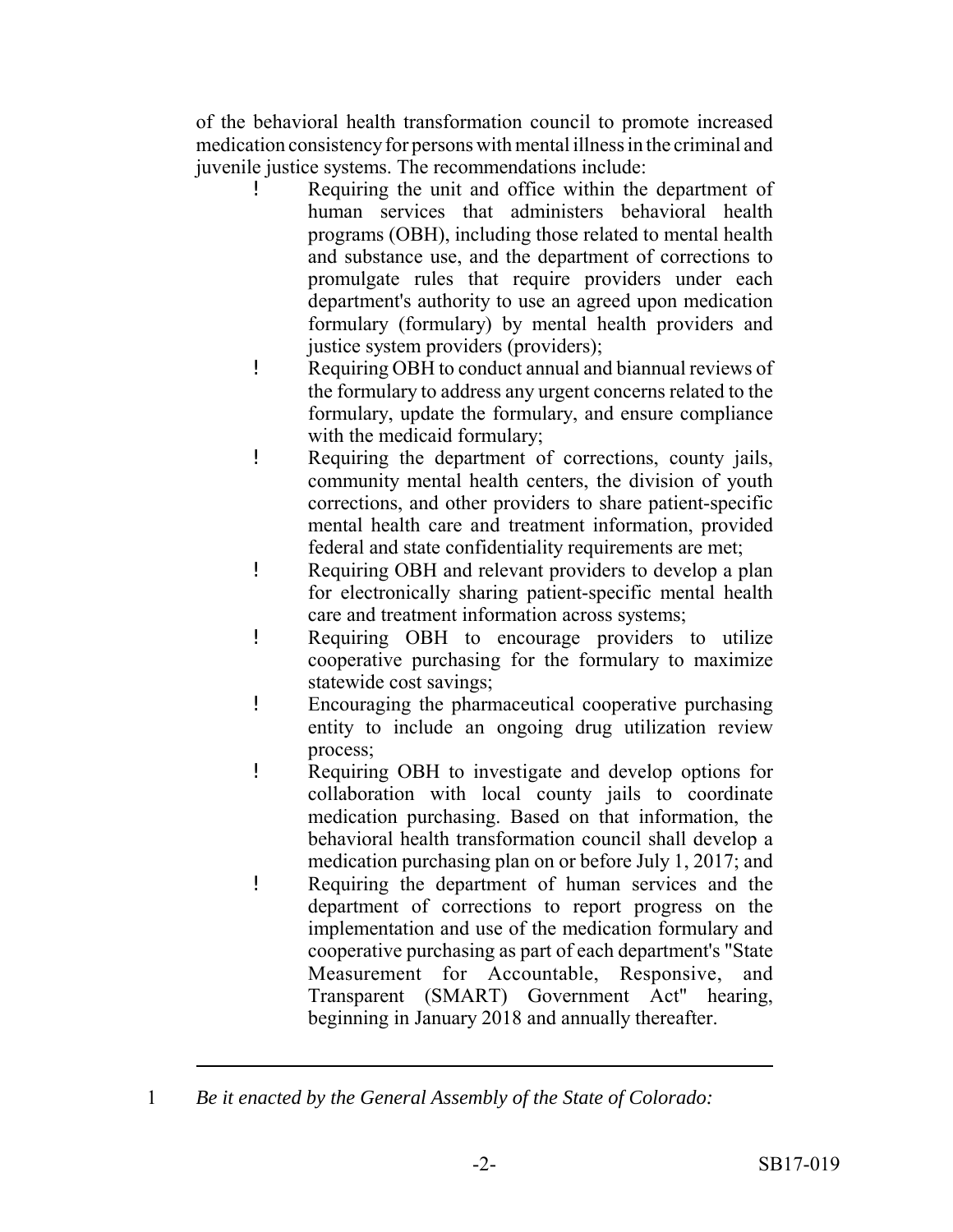| $\mathbf{1}$   | <b>SECTION 1.</b> In Colorado Revised Statutes, add article 70 to title |
|----------------|-------------------------------------------------------------------------|
| $\overline{2}$ | 27 as follows:                                                          |
| 3              | <b>ARTICLE 70</b>                                                       |
| $\overline{4}$ | <b>Medication Consistency for Persons with Mental Illness</b>           |
| 5              | in the Criminal and Juvenile Justice Systems                            |
| 6              | 27-70-101. Legislative declaration. (1) THE GENERAL ASSEMBLY            |
| 7              | FINDS AND DECLARES THAT:                                                |
| 8              | THE LACK OF MEDICATION CONSISTENCY FOR INDIVIDUALS<br>(a)               |
| 9              | WITH MENTAL ILLNESS WHO ARE INVOLVED IN THE CRIMINAL AND                |
| 10             | JUVENILE JUSTICE SYSTEMS CREATES ADDITIONAL, OFTEN SERIOUS,             |
| 11             | PROBLEMS FOR THESE INDIVIDUALS;                                         |
| 12             | (b) IT IS CRITICAL THAT THE STATE INCREASE THE LIKELIHOOD               |
| 13             | THAT A BROAD SPECTRUM OF EFFECTIVE MEDICATIONS, INCLUDING               |
| 14             | PSYCHOTROPIC MEDICATIONS, ARE AVAILABLE TO THESE INDIVIDUALS,           |
| 15             | REGARDLESS OF SETTING OR SERVICE PROVIDER;                              |
| 16             | BY WORKING COOPERATIVELY WITH THE CRIMINAL AND<br>(c)                   |
| 17             | JUVENILE JUSTICE SYSTEMS AND MENTAL HEALTH SERVICE PROVIDERS,           |
| 18             | THE STATE CAN HELP ENSURE MEDICATION CONSISTENCY AND ALSO               |
| 19             | DECREASE OVERALL STATE COSTS THROUGH THE USE OF A COMMON AND            |
| 20             | AGREED UPON MEDICATION FORMULARY AND COOPERATIVE PURCHASING;            |
| 21             | (d)<br>THE MEDICATION CONSISTENCY WORK GROUP OF<br><b>THE</b>           |
| 22             | BEHAVIORAL HEALTH TRANSFORMATION COUNCIL IDENTIFIED MENTAL              |
| 23             | HEALTH MEDICATIONS THAT ARE ESSENTIAL AND PREFERRED FOR A BASIC         |
| 24             | MEDICATION FORMULARY THAT COULD BE USED ACROSS ALL PUBLIC               |
| 25             | SYSTEMS TO INCREASE MEDICATION CONTINUITY FOR PERSONS WITH              |
| 26             | MENTAL ILLNESS IN THE CRIMINAL AND JUVENILE JUSTICE SYSTEMS; AND        |
| 27             | INCREASING INFORMATION SHARING ACROSS SYSTEMS AND<br>(e)                |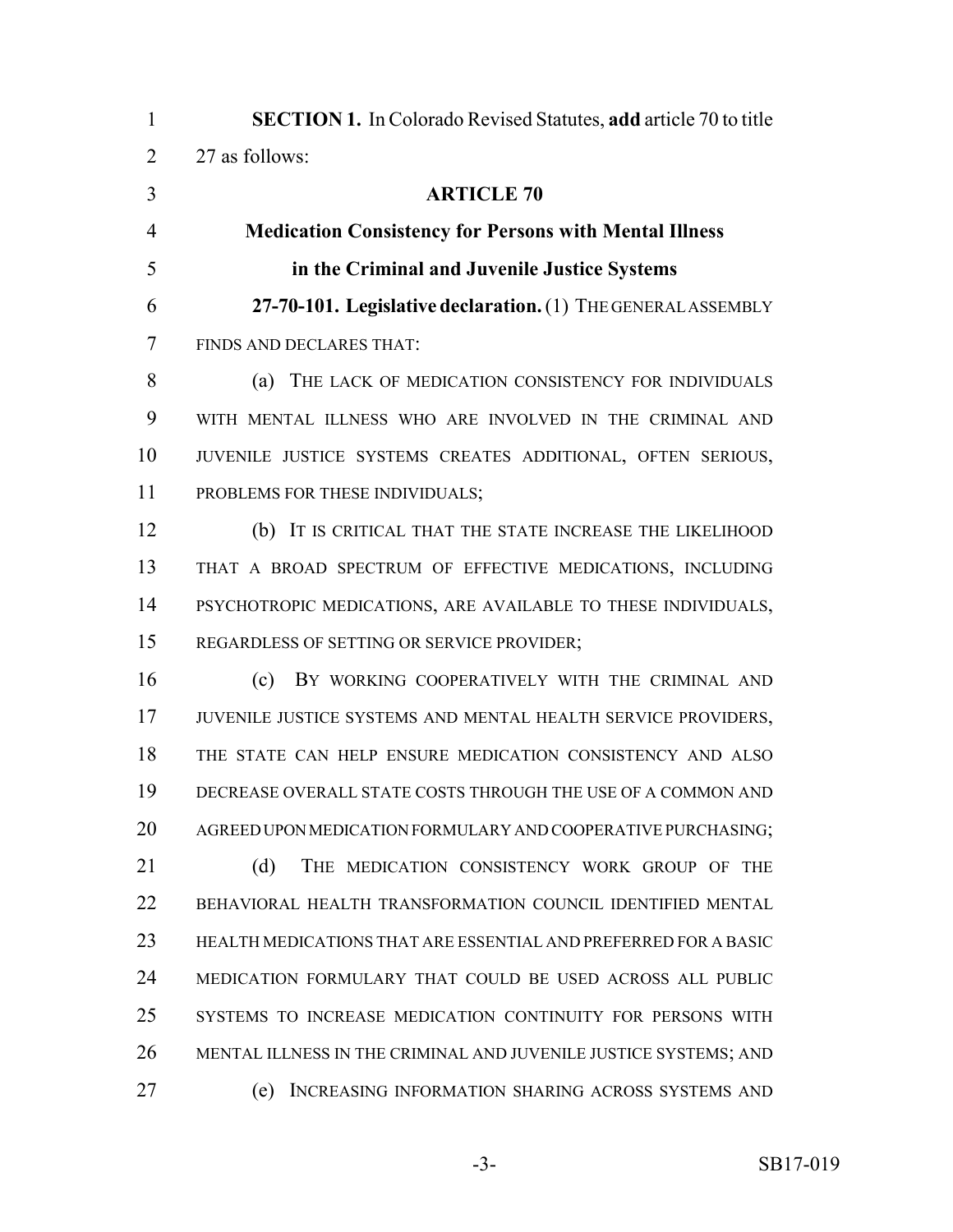SERVICE PROVIDERS ABOUT THE IMPORTANCE OF MEDICATION CONSISTENCY AND THE USE OF A COMMON AND AGREED UPON MEDICATION FORMULARY AND COOPERATIVE PURCHASING WILL RESULT IN LONG-TERM BENEFITS FOR THE STATE AND FOR PERSONS WITH MENTAL ILLNESS WHO ARE INVOLVED IN THE CRIMINAL AND JUVENILE JUSTICE SYSTEMS.

 **27-70-102. Definitions.** AS USED IN THIS ARTICLE, UNLESS THE CONTEXT OTHERWISE REQUIRES:

 (1) "DEPARTMENT" MEANS THE DEPARTMENT OF HUMAN SERVICES 9 CREATED IN SECTION 26-1-105.

 (2) "FACILITY" MEANS A PUBLIC HOSPITAL OR A LICENSED PRIVATE HOSPITAL, FEDERALLY QUALIFIED HEALTH CARE CENTER, CLINIC, COMMUNITY MENTAL HEALTH CENTER OR CLINIC, INSTITUTION, ACUTE TREATMENT UNIT, JAIL, FACILITY OPERATED BY THE DEPARTMENT OF CORRECTIONS, OR A FACILITY OPERATED BY THE DIVISION OF YOUTH CORRECTIONS.

 (3) "MEDICATION FORMULARY" MEANS THE MEDICATION FORMULARY ESTABLISHED PURSUANT TO SECTION 27-70-103 FOR USE BY PROVIDERS.

 (4) "PROVIDER" MEANS ANY PERSON, FACILITY, OR GOVERNMENT ENTITY RESPONSIBLE FOR PROVIDING MENTAL HEALTH SERVICES RELATED 21 TO THE CARE AND TREATMENT OF A PERSON WITH MENTAL ILLNESS WHO IS OR WAS INVOLVED WITH THE CRIMINAL OR JUVENILE JUSTICE SYSTEM.

 (5) "UNIT", ALSO KNOWN AS THE "OFFICE OF BEHAVIORAL HEALTH", MEANS THE UNIT IN THE DEPARTMENT THAT ADMINISTERS BEHAVIORAL HEALTH PROGRAMS AND SERVICES, INCLUDING THOSE RELATED TO MENTAL HEALTH AND SUBSTANCE ABUSE.

**27-70-103. Medication consistency for persons with mental**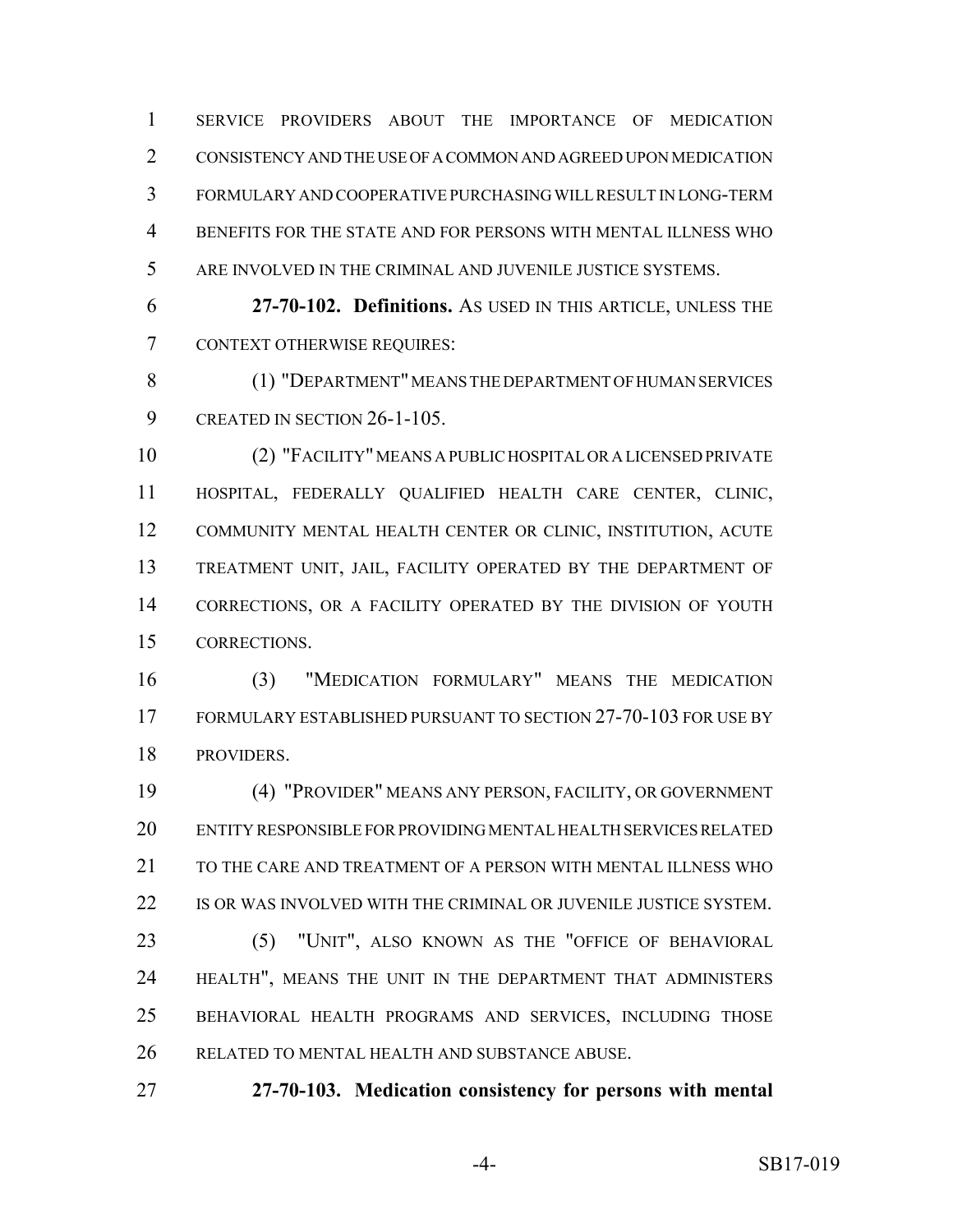**illness in the criminal and juvenile justice systems - medication formulary - cooperative purchasing - reporting.** (1) (a) BEGINNING JULY 1, 2017, THE DEPARTMENT OF HUMAN SERVICES AND THE DEPARTMENT OF CORRECTIONS SHALL PROMULGATE RULES THAT REQUIRE PROVIDERS UNDER EACH DEPARTMENT'S AUTHORITY TO USE A MEDICATION FORMULARY THAT HAS BEEN DEVELOPED COLLABORATIVELY BY DEPARTMENTS, AGENCIES, AND PROVIDERS.THE DEPARTMENTS SHALL ALSO DEVELOP PROCESSES FOR EDUCATION AND MARKETING RELATED TO INFORMATION REGARDING THE MEDICATION FORMULARY AND COOPERATIVE PURCHASING OPPORTUNITIES FOR FACILITIES AND PROVIDERS.

 (b) ON OR BEFORE JULY 1, 2018, AND EVERY JULY 1 OF EVERY EVEN-NUMBERED YEAR THEREAFTER, THE UNIT SHALL CONDUCT A REVIEW OF THE MEDICATION FORMULARY TO ADDRESS ANY URGENT CONCERNS RELATED TO THE FORMULARY AND TO PROPOSE UPDATES TO THE FORMULARY. DURING THIS REVIEW, THE UNIT SHALL ALSO CREATE THE APPROPRIATE NOTIFICATION PROCESS FOR UPDATES TO THE FORMULARY.

 (c) ON OR BEFORE JULY 1, 2019, AND EVERY TWO YEARS THEREAFTER AS NECESSARY, THE UNIT SHALL CONDUCT A REVIEW OF THE MEDICATION FORMULARY TO UPDATE THE MEDICATION FORMULARY AND ENSURE COMPLIANCE WITH THE MEDICAID FORMULARY USED BY THE 22 DEPARTMENT OF HEALTH CARE POLICY AND FINANCING.

 (2) (a) FOR THE SOLE PURPOSE OF ENSURING MEDICATION CONSISTENCY FOR PERSONS WITH MENTAL ILLNESS IN THE CRIMINAL AND JUVENILE JUSTICE SYSTEMS, THE DEPARTMENT OF CORRECTIONS, COUNTIES, THE DIVISION OF YOUTH CORRECTIONS, COMMUNITY MENTAL HEALTH CENTERS, AND OTHER PROVIDERS SHALL SHARE PATIENT-SPECIFIC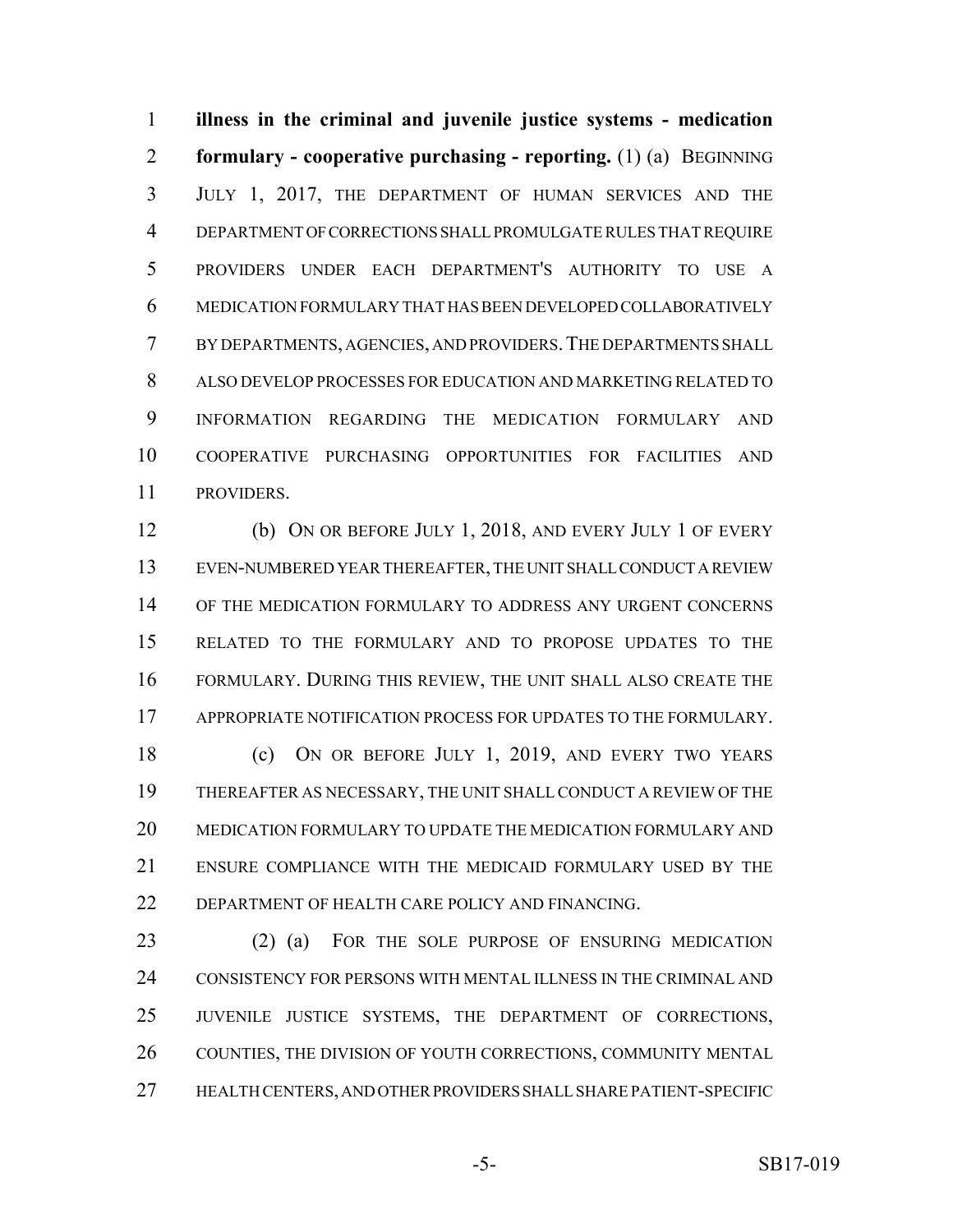MENTAL HEALTH AND TREATMENT INFORMATION.ALL SUCH INFORMATION SHARING MUST COMPLY WITH CONFIDENTIALITY REQUIREMENTS, INCLUDING ANY NECESSARY MEMORANDUMS OF UNDERSTANDING BETWEEN PROVIDERS, SET FORTH IN THE FEDERAL "HEALTH INSURANCE PORTABILITY AND ACCOUNTABILITY ACT OF 1996",45CFR PARTS 2,160, 162, AND 164.

 (b) ON OR BEFORE JULY 1, 2017, THE UNIT, IN COLLABORATION WITH THE OFFICE OF INFORMATION TECHNOLOGY, THE OFFICE OF E-HEALTH INNOVATION, THE DEPARTMENT OF HEALTH CARE POLICY AND FINANCING, THE DEPARTMENT OF PUBLIC SAFETY, THE DEPARTMENT OF CORRECTIONS, AND OTHER AGENCIES AS APPROPRIATE, SHALL DEVELOP A PLAN BY WHICH 12 THE PATIENT-SPECIFIC INFORMATION REQUIRED BY SUBSECTION (2)(a) OF THIS SECTION CAN BE SHARED ELECTRONICALLY, WHILE STILL IN COMPLIANCE WITH CONFIDENTIALITY REQUIREMENTS, INCLUDING ANY NECESSARY MEMORANDUMS OF UNDERSTANDING BETWEEN PROVIDERS, SET FORTH IN THE FEDERAL "HEALTH INSURANCE PORTABILITY AND ACCOUNTABILITY ACT OF 1996", 45 CFR PARTS 2, 160, 162, AND 164.

 (3) (a) THE UNIT SHALL ENCOURAGE PROVIDERS THAT HAVE BEEN GRANTED PURCHASING AUTHORITY BY THE DEPARTMENT OF PERSONNEL PURSUANT TO SECTION 24-102-204 TO UTILIZE COOPERATIVE PURCHASING FOR THE MEDICATION FORMULARY, AS AUTHORIZED PURSUANT TO SECTION 24-110-201, UNLESS THE PROVIDER CAN OBTAIN THE MEDICATION ELSEWHERE AT A LOWER COST. THE USE OF COOPERATIVE PURCHASING MAY, AND IS ENCOURAGED TO, INCLUDE EXTERNAL PROCUREMENT ACTIVITY, AS DEFINED IN SECTION 24-110-101 (2), IF THE EXTERNAL PROCUREMENT ACTIVITY AGGREGATES PURCHASING VOLUME TO NEGOTIATE DISCOUNTS WITH MANUFACTURERS, DISTRIBUTORS, AND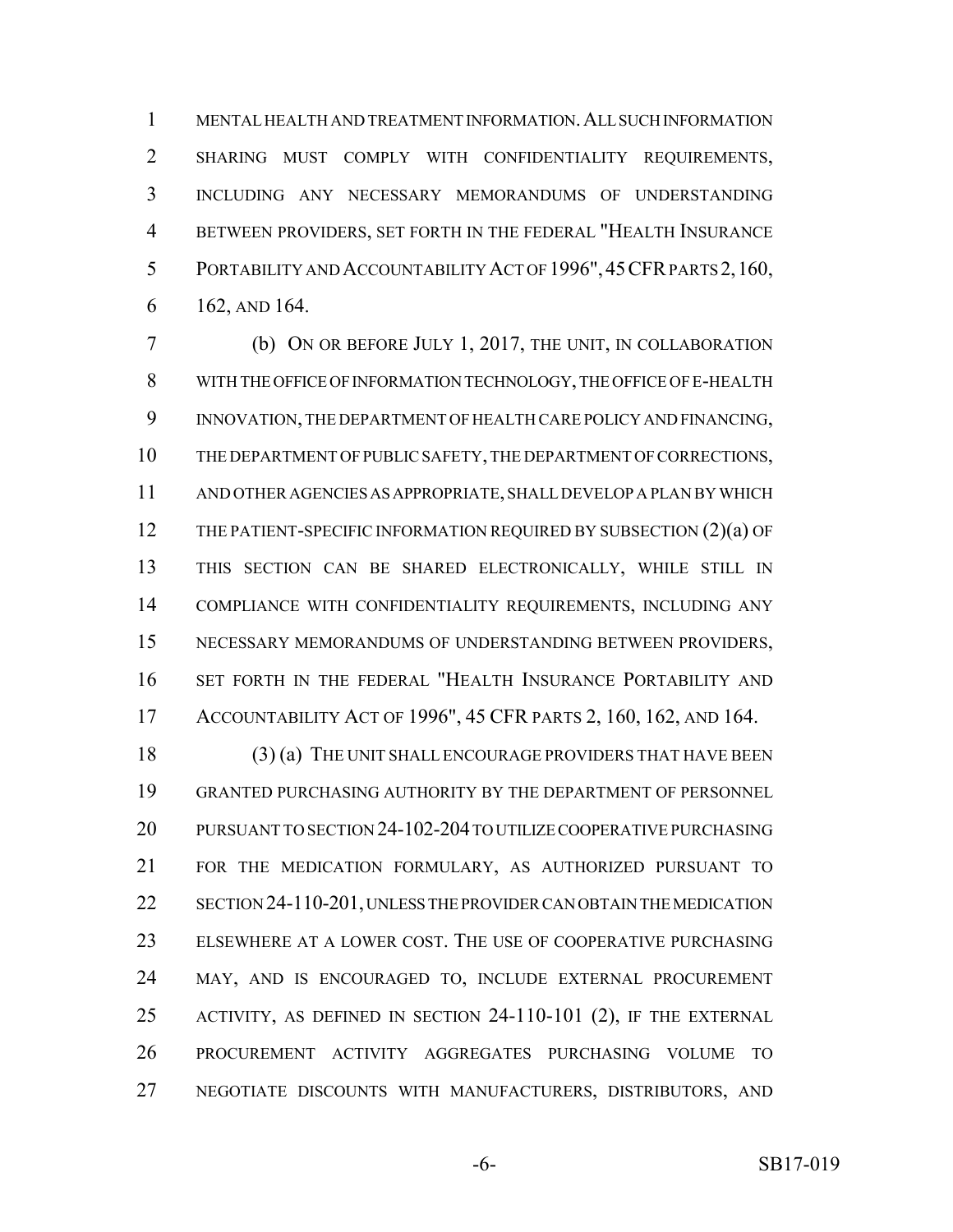OTHER VENDORS.

 (b) ANY EXTERNAL PROCUREMENT ACTIVITY, AS DEFINED IN SECTION 24-110-101 (2), USED BY PROVIDERS FOR PURPOSES OF THIS ARTICLE IS ENCOURAGED TO INCLUDE AN ONGOING DRUG UTILIZATION REVIEW PROCESS. THE PURPOSE OF THE REVIEW PROCESS IS TO HELP ENSURE A STRUCTURED, ONGOING REVIEW OF HEALTH CARE PROVIDER PRESCRIBING, PHARMACIST DISPENSING, AND PATIENT USE OF MEDICATION. THE REVIEW MUST INCLUDE A COMPREHENSIVE ANALYSIS OF PATIENTS' PRESCRIPTION AND MEDICATION DATA TO HELP ENSURE APPROPRIATE MEDICATION DECISION-MAKING AND POSITIVE PATIENT OUTCOMES BY PROVIDING EDUCATIONAL FEEDBACK TO PROVIDERS ON APPROPRIATE MEDICATION UTILIZATION.

 (4) THE UNIT SHALL INVESTIGATE AND DEVELOP OPTIONS FOR COLLABORATION WITH LOCAL COUNTY JAILS TO COORDINATE MEDICATION PURCHASING. BASED ON THE INFORMATION FROM THE UNIT, THE BEHAVIORAL HEALTH TRANSFORMATION COUNCIL, ESTABLISHED IN 17 SECTION 27-61-102, SHALL DEVELOP A MEDICATION PURCHASING PLAN ON OR BEFORE JULY 1, 2017.

 (5) BEGINNING IN JANUARY 2018, AND EVERY JANUARY THEREAFTER, THE DEPARTMENT OF HUMAN SERVICES AND THE DEPARTMENT OF CORRECTIONS SHALL REPORT PROGRESS ON THE IMPLEMENTATION AND USE OF THE MEDICATION FORMULARY AND COOPERATIVE PURCHASING AS PART OF EACH DEPARTMENT'S "STATE MEASUREMENT FOR ACCOUNTABLE, RESPONSIVE, AND TRANSPARENT (SMART) GOVERNMENT ACT" HEARING REQUIRED BY SECTION 2-7-203. EACH DEPARTMENT SHALL MAKE SUCH REPORTS TO THE JOINT HEALTH AND HUMAN SERVICES COMMITTEE AND THE JOINT JUDICIARY COMMITTEE,